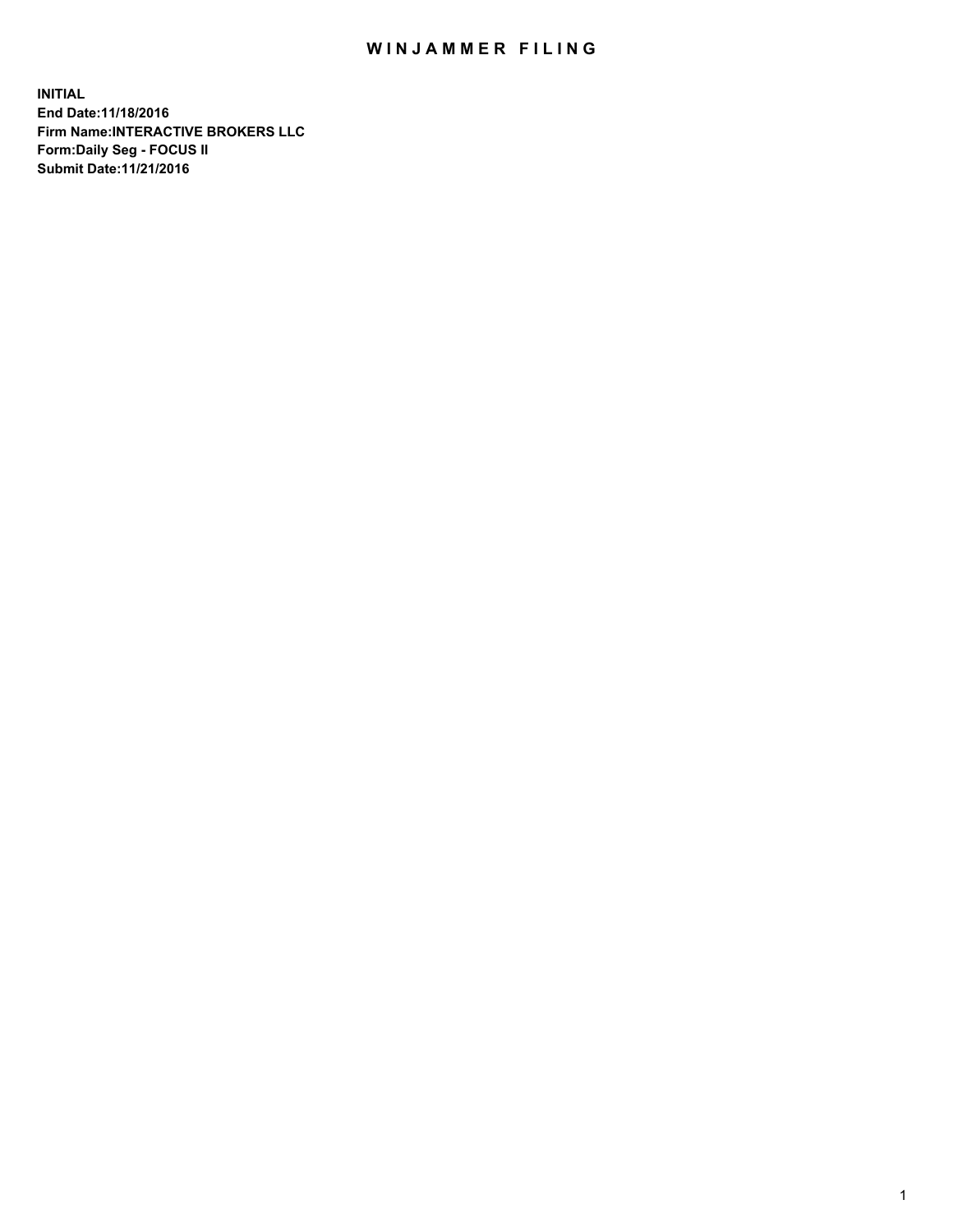## **INITIAL End Date:11/18/2016 Firm Name:INTERACTIVE BROKERS LLC Form:Daily Seg - FOCUS II Submit Date:11/21/2016 Daily Segregation - Cover Page**

| Name of Company<br><b>Contact Name</b><br><b>Contact Phone Number</b><br><b>Contact Email Address</b>                                                                                                                                                                                                                          | <b>INTERACTIVE BROKERS LLC</b><br>James Menicucci<br>203-618-8085<br>jmenicucci@interactivebrokers.c<br>om |
|--------------------------------------------------------------------------------------------------------------------------------------------------------------------------------------------------------------------------------------------------------------------------------------------------------------------------------|------------------------------------------------------------------------------------------------------------|
| FCM's Customer Segregated Funds Residual Interest Target (choose one):<br>a. Minimum dollar amount: ; or<br>b. Minimum percentage of customer segregated funds required:%; or<br>c. Dollar amount range between: and; or<br>d. Percentage range of customer segregated funds required between:% and%.                          | $\overline{\mathbf{0}}$<br>0<br>155,000,000 245,000,000<br>0 <sub>0</sub>                                  |
| FCM's Customer Secured Amount Funds Residual Interest Target (choose one):<br>a. Minimum dollar amount: ; or<br>b. Minimum percentage of customer secured funds required:%; or<br>c. Dollar amount range between: and; or<br>d. Percentage range of customer secured funds required between:% and%.                            | $\overline{\mathbf{0}}$<br>$\overline{\mathbf{0}}$<br>80,000,000 120,000,000<br>00                         |
| FCM's Cleared Swaps Customer Collateral Residual Interest Target (choose one):<br>a. Minimum dollar amount: ; or<br>b. Minimum percentage of cleared swaps customer collateral required:% ; or<br>c. Dollar amount range between: and; or<br>d. Percentage range of cleared swaps customer collateral required between:% and%. | $\overline{\mathbf{0}}$<br>$\overline{\mathbf{0}}$<br>0 <sub>0</sub><br><u>00</u>                          |

Attach supporting documents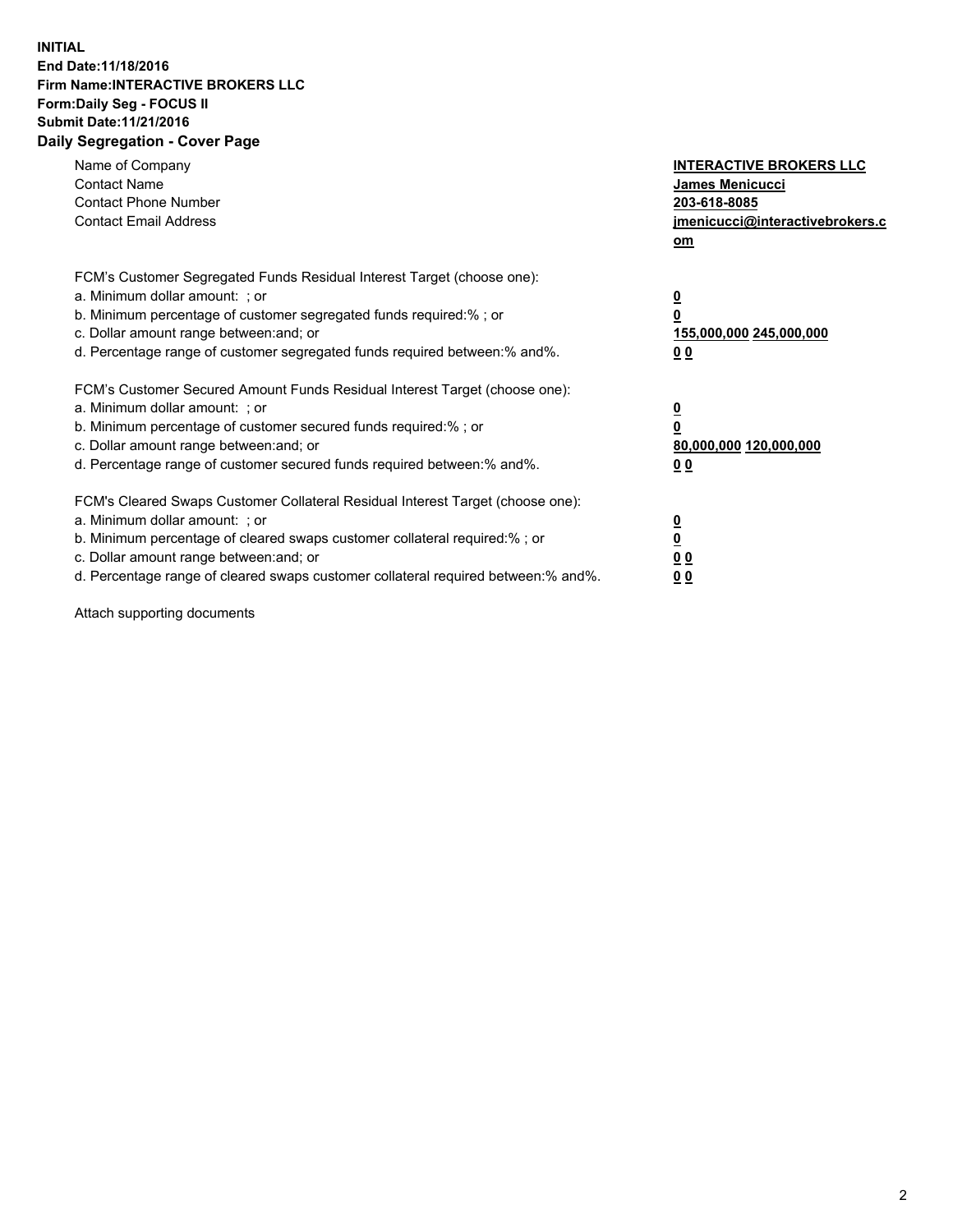## **INITIAL End Date:11/18/2016 Firm Name:INTERACTIVE BROKERS LLC Form:Daily Seg - FOCUS II Submit Date:11/21/2016 Daily Segregation - Secured Amounts**

|     | Daily Segregation - Secured Amounts                                                         |                                  |
|-----|---------------------------------------------------------------------------------------------|----------------------------------|
|     | Foreign Futures and Foreign Options Secured Amounts                                         |                                  |
|     | Amount required to be set aside pursuant to law, rule or regulation of a foreign            | $0$ [7305]                       |
|     | government or a rule of a self-regulatory organization authorized thereunder                |                                  |
| 1.  | Net ledger balance - Foreign Futures and Foreign Option Trading - All Customers             |                                  |
|     | A. Cash                                                                                     | 336,870,154 [7315]               |
|     | B. Securities (at market)                                                                   | $0$ [7317]                       |
| 2.  | Net unrealized profit (loss) in open futures contracts traded on a foreign board of trade   | 3,117,389 [7325]                 |
| 3.  | Exchange traded options                                                                     |                                  |
|     | a. Market value of open option contracts purchased on a foreign board of trade              | 1,211,009 [7335]                 |
|     | b. Market value of open contracts granted (sold) on a foreign board of trade                | $-63,386$ [7337]                 |
| 4.  | Net equity (deficit) (add lines 1. 2. and 3.)                                               | 341, 135, 166 [7345]             |
| 5.  | Account liquidating to a deficit and account with a debit balances - gross amount           | 404,466 [7351]                   |
|     | Less: amount offset by customer owned securities                                            | 0 [7352] 404,466 [7354]          |
| 6.  | Amount required to be set aside as the secured amount - Net Liquidating Equity              | 341,539,632 [7355]               |
|     | Method (add lines 4 and 5)                                                                  |                                  |
| 7.  | Greater of amount required to be set aside pursuant to foreign jurisdiction (above) or line | 341,539,632 [7360]               |
|     | 6.                                                                                          |                                  |
|     | FUNDS DEPOSITED IN SEPARATE REGULATION 30.7 ACCOUNTS                                        |                                  |
| 1.  | Cash in banks                                                                               |                                  |
|     | A. Banks located in the United States                                                       | 109,375 [7500]                   |
|     | B. Other banks qualified under Regulation 30.7                                              | 0 [7520] 109,375 [7530]          |
| 2.  | <b>Securities</b>                                                                           |                                  |
|     | A. In safekeeping with banks located in the United States                                   | 391,955,800 [7540]               |
|     | B. In safekeeping with other banks qualified under Regulation 30.7                          | 0 [7560] 391,955,800 [7570]      |
| 3.  | Equities with registered futures commission merchants                                       |                                  |
|     | A. Cash                                                                                     | $0$ [7580]                       |
|     | <b>B.</b> Securities                                                                        | $0$ [7590]                       |
|     | C. Unrealized gain (loss) on open futures contracts                                         | $0$ [7600]                       |
|     | D. Value of long option contracts                                                           | $0$ [7610]                       |
|     | E. Value of short option contracts                                                          | 0 [7615] 0 [7620]                |
| 4.  | Amounts held by clearing organizations of foreign boards of trade                           |                                  |
|     | A. Cash                                                                                     | $0$ [7640]                       |
|     | <b>B.</b> Securities                                                                        | $0$ [7650]                       |
|     | C. Amount due to (from) clearing organization - daily variation                             | $0$ [7660]                       |
|     | D. Value of long option contracts                                                           | $0$ [7670]                       |
| 5.  | E. Value of short option contracts                                                          | 0 [7675] 0 [7680]                |
|     | Amounts held by members of foreign boards of trade                                          |                                  |
|     | A. Cash<br><b>B.</b> Securities                                                             | 66,337,595 [7700]<br>$0$ [7710]  |
|     | C. Unrealized gain (loss) on open futures contracts                                         | 3,531,133 [7720]                 |
|     | D. Value of long option contracts                                                           | 1,211,009 [7730]                 |
|     | E. Value of short option contracts                                                          | -63,386 [7735] 71,016,351 [7740] |
| 6.  | Amounts with other depositories designated by a foreign board of trade                      | $0$ [7760]                       |
| 7.  | Segregated funds on hand                                                                    | $0$ [7765]                       |
| 8.  | Total funds in separate section 30.7 accounts                                               | 463,081,526 [7770]               |
| 9.  | Excess (deficiency) Set Aside for Secured Amount (subtract line 7 Secured Statement         | 121,541,894 [7380]               |
|     | Page 1 from Line 8)                                                                         |                                  |
| 10. | Management Target Amount for Excess funds in separate section 30.7 accounts                 | 80,000,000 [7780]                |
| 11. | Excess (deficiency) funds in separate 30.7 accounts over (under) Management Target          | 41,541,894 [7785]                |
|     |                                                                                             |                                  |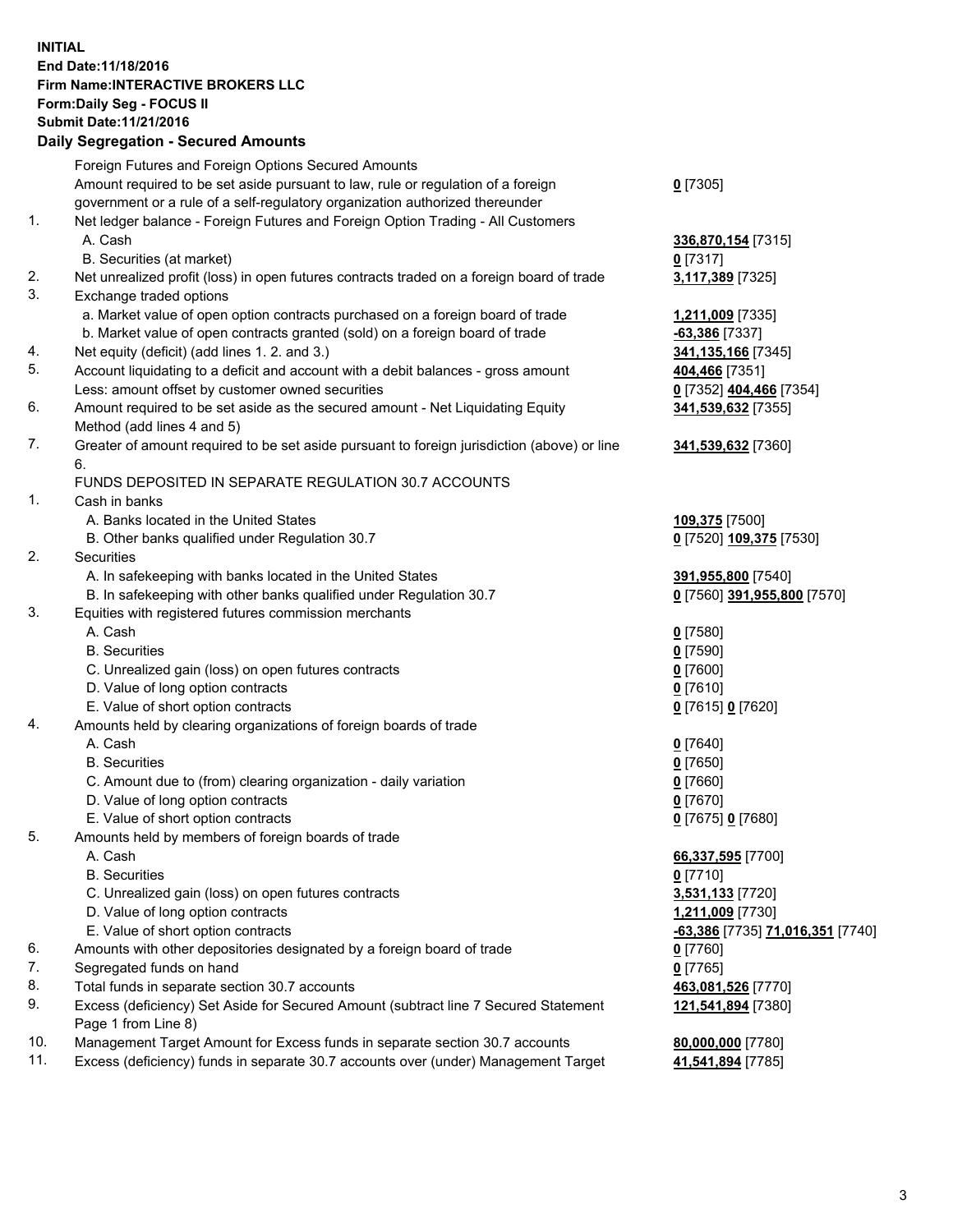**INITIAL End Date:11/18/2016 Firm Name:INTERACTIVE BROKERS LLC Form:Daily Seg - FOCUS II Submit Date:11/21/2016 Daily Segregation - Segregation Statement** SEGREGATION REQUIREMENTS(Section 4d(2) of the CEAct) 1. Net ledger balance A. Cash **3,350,054,651** [7010] B. Securities (at market) **0** [7020] 2. Net unrealized profit (loss) in open futures contracts traded on a contract market **-109,257,329** [7030] 3. Exchange traded options A. Add market value of open option contracts purchased on a contract market **126,686,002** [7032] B. Deduct market value of open option contracts granted (sold) on a contract market **-223,668,902** [7033] 4. Net equity (deficit) (add lines 1, 2 and 3) **3,143,814,422** [7040] 5. Accounts liquidating to a deficit and accounts with debit balances - gross amount **187,812** [7045] Less: amount offset by customer securities **0** [7047] **187,812** [7050] 6. Amount required to be segregated (add lines 4 and 5) **3,144,002,234** [7060] FUNDS IN SEGREGATED ACCOUNTS 7. Deposited in segregated funds bank accounts A. Cash **85,075,179** [7070] B. Securities representing investments of customers' funds (at market) **1,974,265,727** [7080] C. Securities held for particular customers or option customers in lieu of cash (at market) **0** [7090] 8. Margins on deposit with derivatives clearing organizations of contract markets A. Cash **29,628,950** [7100] B. Securities representing investments of customers' funds (at market) **1,386,859,248** [7110] C. Securities held for particular customers or option customers in lieu of cash (at market) **0** [7120] 9. Net settlement from (to) derivatives clearing organizations of contract markets **-7,670,136** [7130] 10. Exchange traded options A. Value of open long option contracts **126,687,139** [7132] B. Value of open short option contracts **-223,675,867** [7133] 11. Net equities with other FCMs A. Net liquidating equity **0** [7140] B. Securities representing investments of customers' funds (at market) **0** [7160] C. Securities held for particular customers or option customers in lieu of cash (at market) **0** [7170] 12. Segregated funds on hand **0** [7150] 13. Total amount in segregation (add lines 7 through 12) **3,371,170,240** [7180] 14. Excess (deficiency) funds in segregation (subtract line 6 from line 13) **227,168,006** [7190] 15. Management Target Amount for Excess funds in segregation **155,000,000** [7194] **72,168,006** [7198]

16. Excess (deficiency) funds in segregation over (under) Management Target Amount Excess